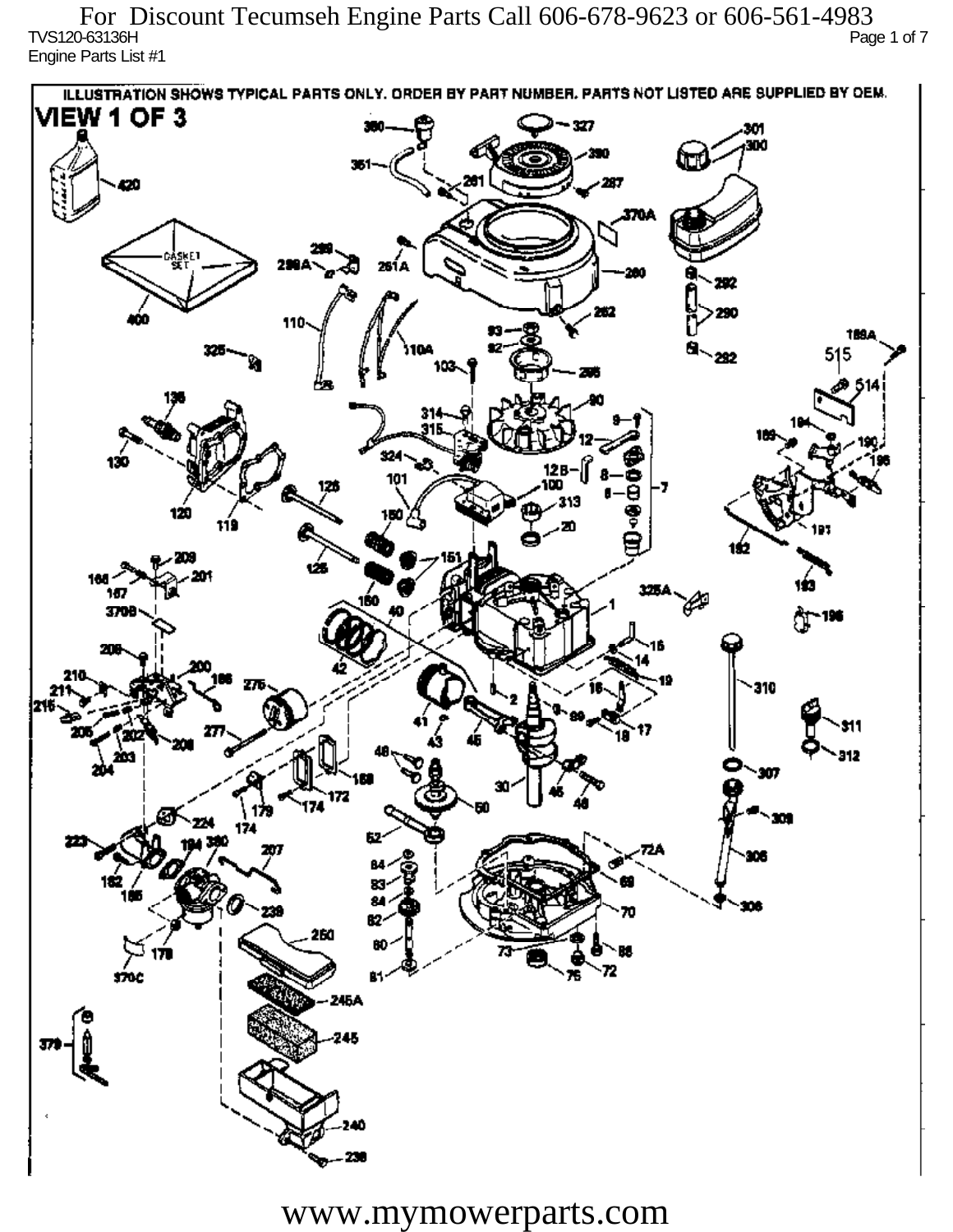|                      | Ref # Part Number |    | Qty Description                             |  |  |
|----------------------|-------------------|----|---------------------------------------------|--|--|
|                      | <b>RPMHigh</b>    |    | 3100 to 3400                                |  |  |
|                      | <b>RPMLow</b>     |    | 2000 to 2300                                |  |  |
|                      | 1 33968B          |    | 1 Cylinder (Incl. 2 & 20)                   |  |  |
|                      | 2 26727           |    | 2 Dowel Pin                                 |  |  |
|                      | 6 33734           |    | 1 Breather Element                          |  |  |
|                      | 7 34214A          | 1. | Breather Ass'y. (Incl. 6, 8, 9 & 12)        |  |  |
|                      | 8 33735           |    | 1 * Breather Gasket                         |  |  |
|                      | 9 30200           |    | 2 Screw, 10-24 x 9/16"                      |  |  |
|                      | 12 33886          | 1  | <b>Breather Tube</b>                        |  |  |
|                      | 14 28277          |    | 1 Washer                                    |  |  |
|                      | 15 30589          |    | 1 Governor Rod (Incl. 14)                   |  |  |
|                      | 16 31383A         |    | 1 Governor Lever                            |  |  |
|                      | 17 31335          |    | 1 Governor Lever Clamp                      |  |  |
|                      | 18 650548         |    | 1 Screw, 8-32 x 5/16"                       |  |  |
|                      | 19 31361          |    |                                             |  |  |
|                      |                   |    | 1 Extension Spring<br>1 Oil Seal            |  |  |
|                      | 20 32600          |    |                                             |  |  |
|                      | 30 34477B         |    | 1 Crankshaft                                |  |  |
|                      | 40 34535          |    | 1 Piston, Pin & Ring Set (Std.)             |  |  |
|                      | 40 34536          |    | 1 Piston, Pin & Ring Set (.010" OS)         |  |  |
|                      | 40 34537          |    | 1 Piston, Pin & Ring Set (.020" OS)         |  |  |
|                      | 41 33562B         |    | 1 Piston & Pin Ass'y. (Std.) (Incl. 43)     |  |  |
|                      | 41 33563B         |    | 1 Piston & Pin Ass'y. (.010" OS) (Incl. 43) |  |  |
|                      | 41 33564B         |    | 1 Piston & Pin Ass'y. (.020" OS) (Incl. 43) |  |  |
|                      | 42 33567          |    | 1 Ring Set (Std.)                           |  |  |
|                      | 42 33568          |    | 1 Ring Set (.010" OS)                       |  |  |
|                      | 42 33569          |    | 1 Ring Set (.020" OS)                       |  |  |
|                      | 43 20381          |    | 2 Piston Pin Retaining Ring                 |  |  |
|                      | 45 32875          |    | 1 Connecting Rod Ass'y. (Incl. 46)          |  |  |
|                      | 46 32610A         |    | 2 Connecting Rod Bolt                       |  |  |
|                      | 48 27241          |    | 2 Valve Lifter                              |  |  |
|                      | 50 35992          |    | 1 Camshaft (MCR)                            |  |  |
|                      | 52 29914          |    | 1 Oil Pump Ass'y.                           |  |  |
|                      | 69 35261          |    | 1 * Mounting Flange Gasket                  |  |  |
|                      | 70 34311D         | 1. | Mounting Flange (Incl. 72, 75 & 80)         |  |  |
|                      | 72 36083          |    | 1 Oil Drain Plug                            |  |  |
|                      | 75 27897          |    | 1 Oil Seal                                  |  |  |
|                      | 80 30574          |    | 1 Governor Shaft                            |  |  |
|                      | 81 30590A         |    | 1 Washer                                    |  |  |
|                      | 82 30591          |    | Governor Gear Ass'y. (Incl. 81)             |  |  |
|                      | 83 30588A         |    | 1 Governor Spool                            |  |  |
|                      | 84 29193          |    | 2 Retaining Ring                            |  |  |
|                      | 86 650488         |    | 6 Screw, 1/4-20 x 1-1/4"                    |  |  |
|                      | 89 611004         |    | 1 Flywheel Key                              |  |  |
|                      | 90 611112         |    | 1 Flywheel                                  |  |  |
|                      | 92 650815         |    | <b>Belleville Washer</b>                    |  |  |
|                      | 93 650816         |    | 1 Flywheel Nut                              |  |  |
|                      | 100 34443A        |    | 1 Solid State Ignition                      |  |  |
|                      | 101 610118        |    | 1 Spark Plug Cover                          |  |  |
|                      | 103 650814        |    | 2 Screw, Torx T-15, 10-24 x 1"              |  |  |
|                      | 110 36230         |    | 1 Ground Wire                               |  |  |
|                      | 119 33554A        |    | * Cylinder Head Gasket                      |  |  |
|                      | 120 34342         |    |                                             |  |  |
|                      | 125 29313C        |    | 1 Cylinder Head                             |  |  |
|                      |                   |    | 1 Exhaust Valve (Std.) (Incl. 151)          |  |  |
|                      | 125 29315C        |    | Exhaust Valve (1/32" OS) (Incl. 151)        |  |  |
|                      | 126 29314B        | 1. | Intake Valve (Std.) (Incl. 151)             |  |  |
|                      | 126 29315C        |    | Intake Valve (1/32" OS) (Incl. 151)         |  |  |
|                      | 130 6021A         |    | 8 Screw, 5/16-18 x 1-1/2"                   |  |  |
|                      | 135 35395         |    | 1 Resistor Spark Plug (RJ19LM)              |  |  |
| www.mymowerparts.com |                   |    |                                             |  |  |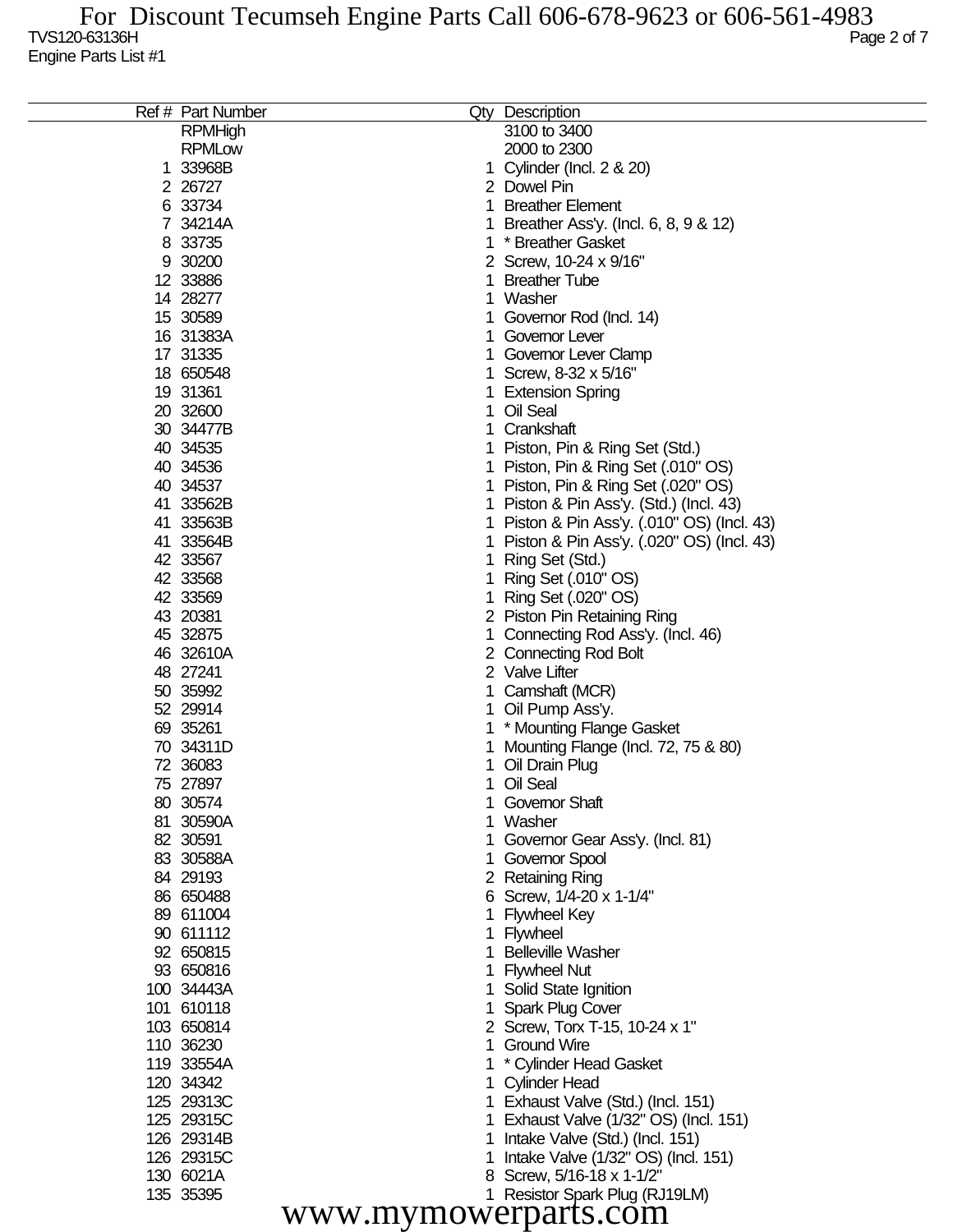| Ref # Part Number |    | Qty Description                                                                              |
|-------------------|----|----------------------------------------------------------------------------------------------|
| 150 35991         |    | 2 Valve Spring                                                                               |
| 151 31673         |    | 2 Valve Spring Cap                                                                           |
| 169 27234A        | 1  | * Valve Cover Gasket                                                                         |
| 172 32755         | 1. | <b>Valve Cover</b>                                                                           |
| 174 650128        |    | 2 Screw, 10-24 x 1/2"                                                                        |
| 178 29752         |    | 2 Nut & Lock Washer, 1/4-28                                                                  |
| 179 30593         | 1. | <b>Retainer Clip</b>                                                                         |
| 182 6201          |    | 2 Screw, 1/4-28 x 7/8"                                                                       |
| 184 26756         |    | 1 * Carburetor To Intake Pipe Gasket                                                         |
| 185 31384A        | 1  | Intake Pipe (Incl. 224)                                                                      |
| 186 34337         | 1  | Governor Link                                                                                |
| 200 33131A        | 1. | Control Bracket (Incl. 202 thru 206)                                                         |
| 202 33802         |    |                                                                                              |
|                   | 1  | <b>Compression Spring</b>                                                                    |
| 203 31342         | 1  | <b>Compression Spring</b>                                                                    |
| 204 650549        | 1  | Screw, 5-40 x 7/16"                                                                          |
| 205 650777        | 1  | Screw, 6-32 x 21/32"                                                                         |
| 206 610973        | 1  | Terminal                                                                                     |
| 207 34336         | 1  | <b>Throttle Link</b>                                                                         |
| 209 30200         |    | 2 Screw, 10-24 x 9/16"                                                                       |
| 210 27793         | 1. | <b>Conduit Clip</b>                                                                          |
| 211 28942         | 1. | Screw, 10-32 x 3/8"                                                                          |
| 223 650451        |    | 2 Screw, 1/4-20 x 1"                                                                         |
| 224 34690A        |    | 1 * Intake Pipe Gasket                                                                       |
| 238 650806        |    | 2 Screw, 10-32 x 5/8"                                                                        |
| 239 34338         | 1  | * Air Cleaner Gasket                                                                         |
| 240 34858         | 1  | Air Cleaner Body                                                                             |
| 245 34340         | 1  | <b>Air Cleaner Filter</b>                                                                    |
| 260 35484         | 1  | <b>Blower Housing</b>                                                                        |
| 261 30200         |    | 2 Screw, 10-24 x 9/16"                                                                       |
| 262 650831        |    | 2 Screw, 1/4-20 x 1/2"                                                                       |
| 275 35993         | 1  | Muffler                                                                                      |
| 277 650957        |    | 2 Screw, 1/4-20 x 2-31/32"                                                                   |
| 285 35000         | 1  | <b>Starter Cup</b>                                                                           |
| 287 650884        |    | 2 Screw, 8-32 x 1/2"                                                                         |
| 290 30705         | 1. | <b>Fuel Line</b>                                                                             |
| 292 26460         |    | 2 Fuel Line Clamp                                                                            |
| 300 34476A        |    | 1 Fuel Tank (Incl. 292 & 301)                                                                |
| 301 33032         |    | 1 Fuel Cap                                                                                   |
| 305 35577         | 1. | Oil Fill Tube                                                                                |
| 306 34265         |    | 1 * "O" Ring                                                                                 |
| 307 35499         | 1  | "O" Ring                                                                                     |
| 309 650562        |    | Screw, 10-32 x 1/2"                                                                          |
| 310 35578         | 1  | <b>Dipstick</b>                                                                              |
| 313 34080         | 1. | Spacer                                                                                       |
| 327 35392         | 1. | <b>Starter Plug</b>                                                                          |
| 370A 34144        | 1. | <b>Primer Decal</b>                                                                          |
| 370 34346         |    | 1 Lubrication Decal                                                                          |
| 380 632099        |    | 1 Carburetor (Incl. 184)                                                                     |
| 390 590688        |    | 1 Rewind Starter                                                                             |
| 400 35997         |    | 1 * Gasket Set (Incl. items marked PK i n notes) Incl. part #'s                              |
|                   |    | 26756 (1), 27234A (1), 33554A (1), 33735 (1), 34265 (1),<br>34338 (1), 34690A (1), 35261 (1) |
| 420 730225        |    | 1 SAE 30 4-Cycle Engine Oil (Quart)                                                          |

## www.mymowerparts.com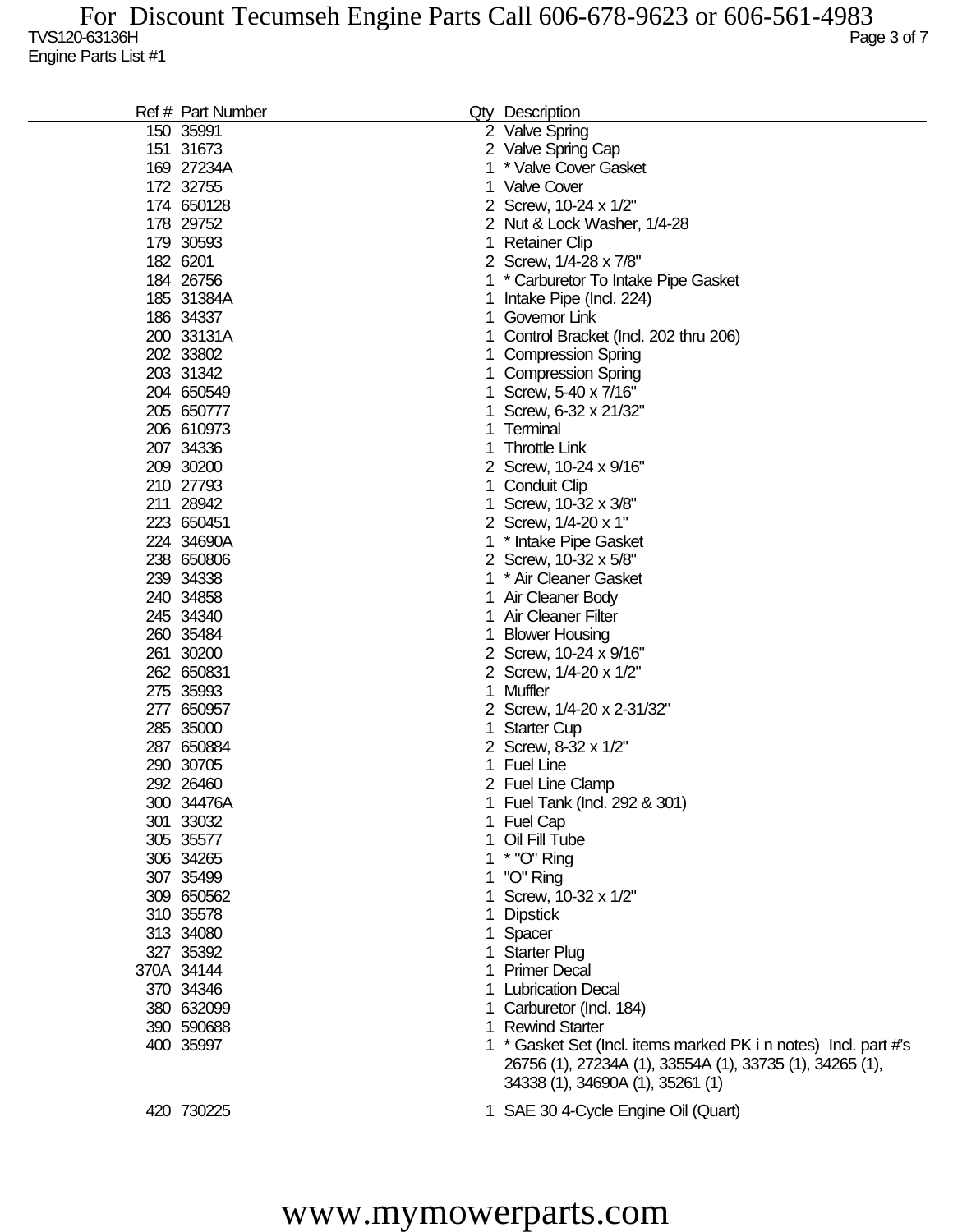$\sim$  TVS120-63136H Page 4 of 7 Engine Parts List #2 For Discount Tecumseh Engine Parts Call 606-678-9623 or 606-561-4983



www.mymowerparts.com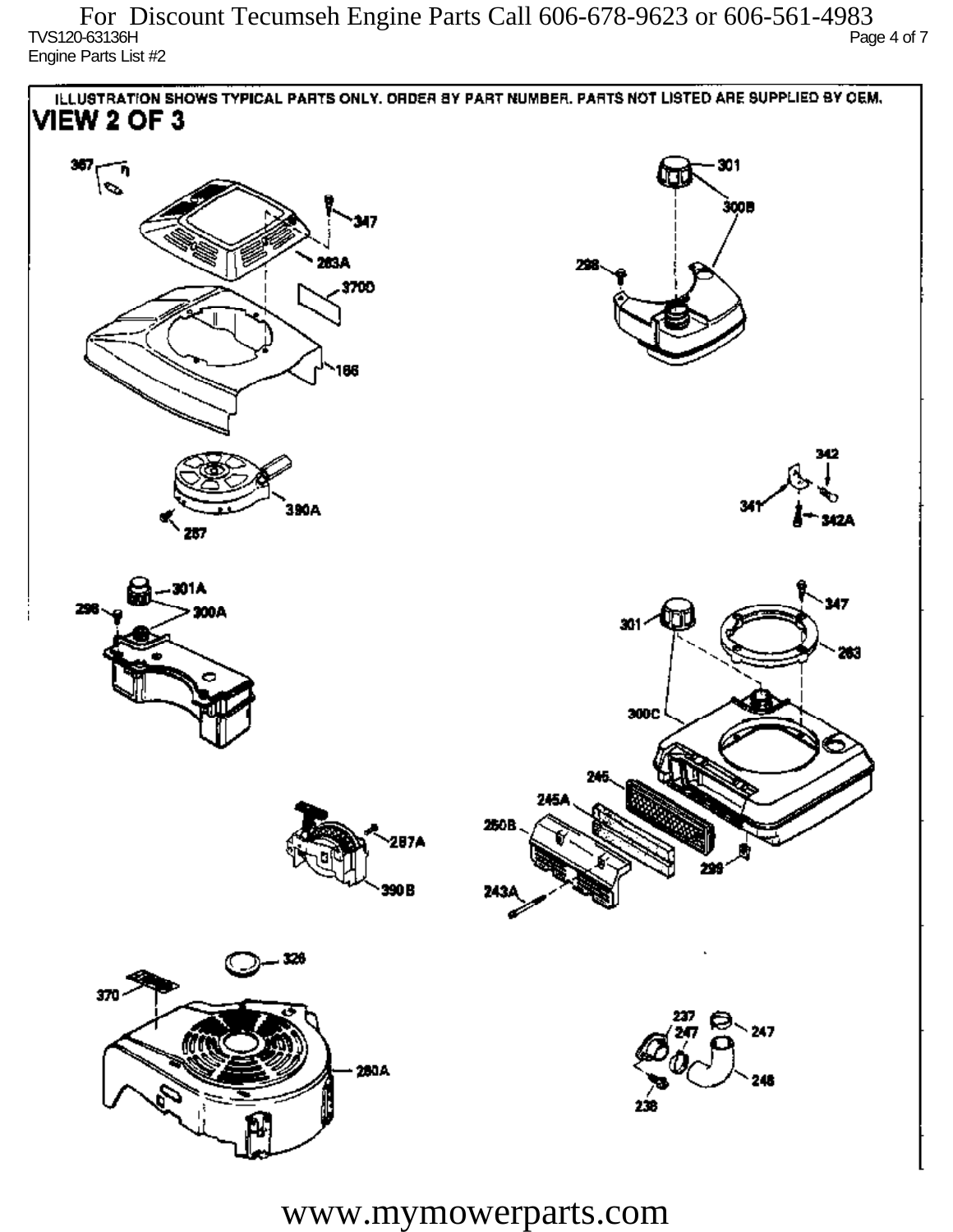| Ref # Part Number | Qtv | Description              |
|-------------------|-----|--------------------------|
| <b>RPMHigh</b>    |     | 3100 to 3400             |
| <b>RPMLow</b>     |     | 2000 to 2300             |
| 92 650815         |     | <b>Belleville Washer</b> |
| 238 650806        |     | 2 Screw, 10-32 x 5/8"    |
| 245 34340         |     | 1 Air Cleaner Filter     |
| 287 650884        |     | 2 Screw, 8-32 x 1/2"     |
| 298 28763         |     | 3 Screw, 10-32 x 35/64"  |
| 301 33032         |     | 1 Fuel Cap               |
| 370A 34144        |     | 1 Primer Decal           |
| 370 34346         |     | 1 Lubrication Decal      |
| 390 590688        |     | <b>Rewind Starter</b>    |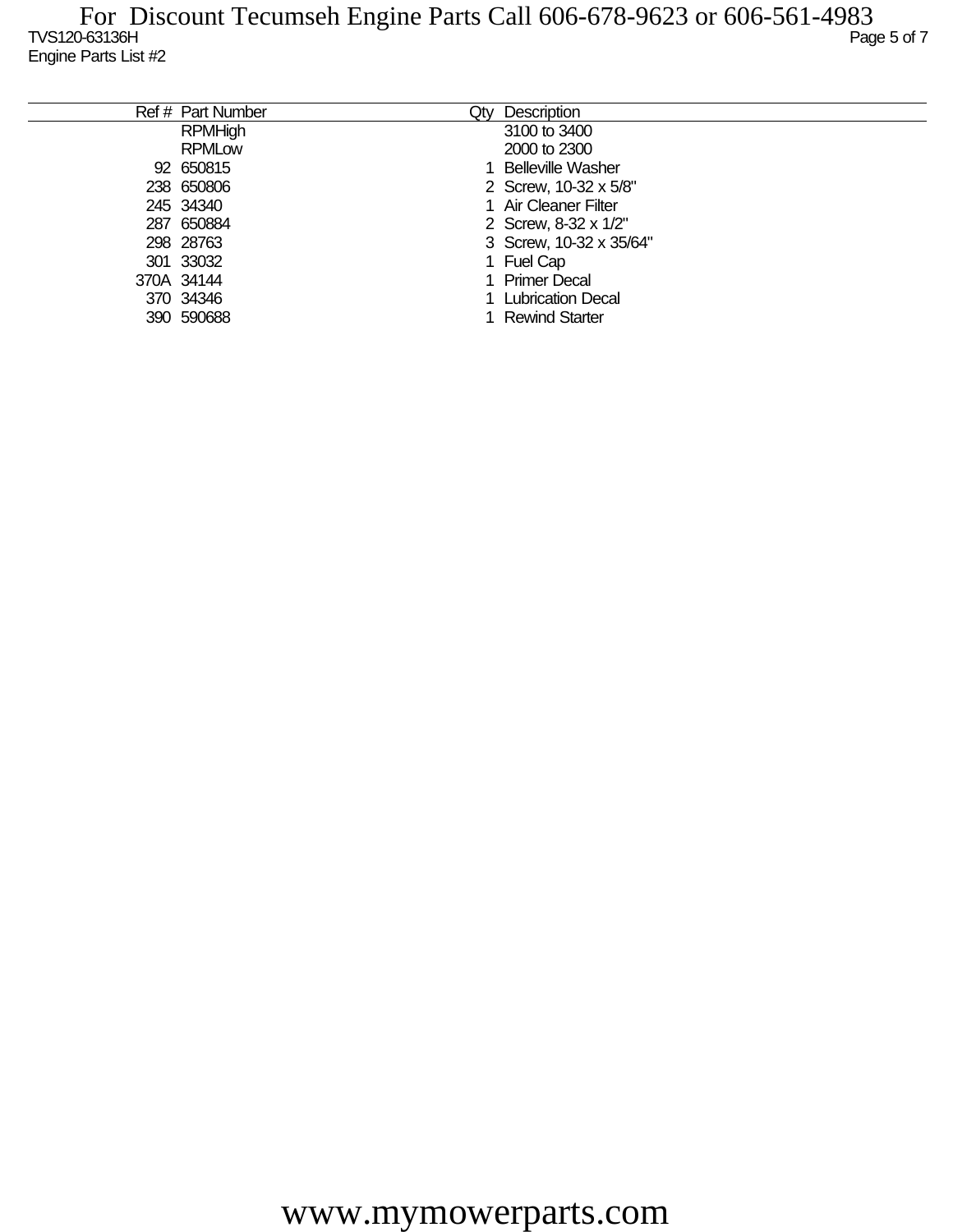TVS120-63136H Page 6 of 7 Engine Parts List #3 For Discount Tecumseh Engine Parts Call 606-678-9623 or 606-561-4983



www.mymowerparts.com